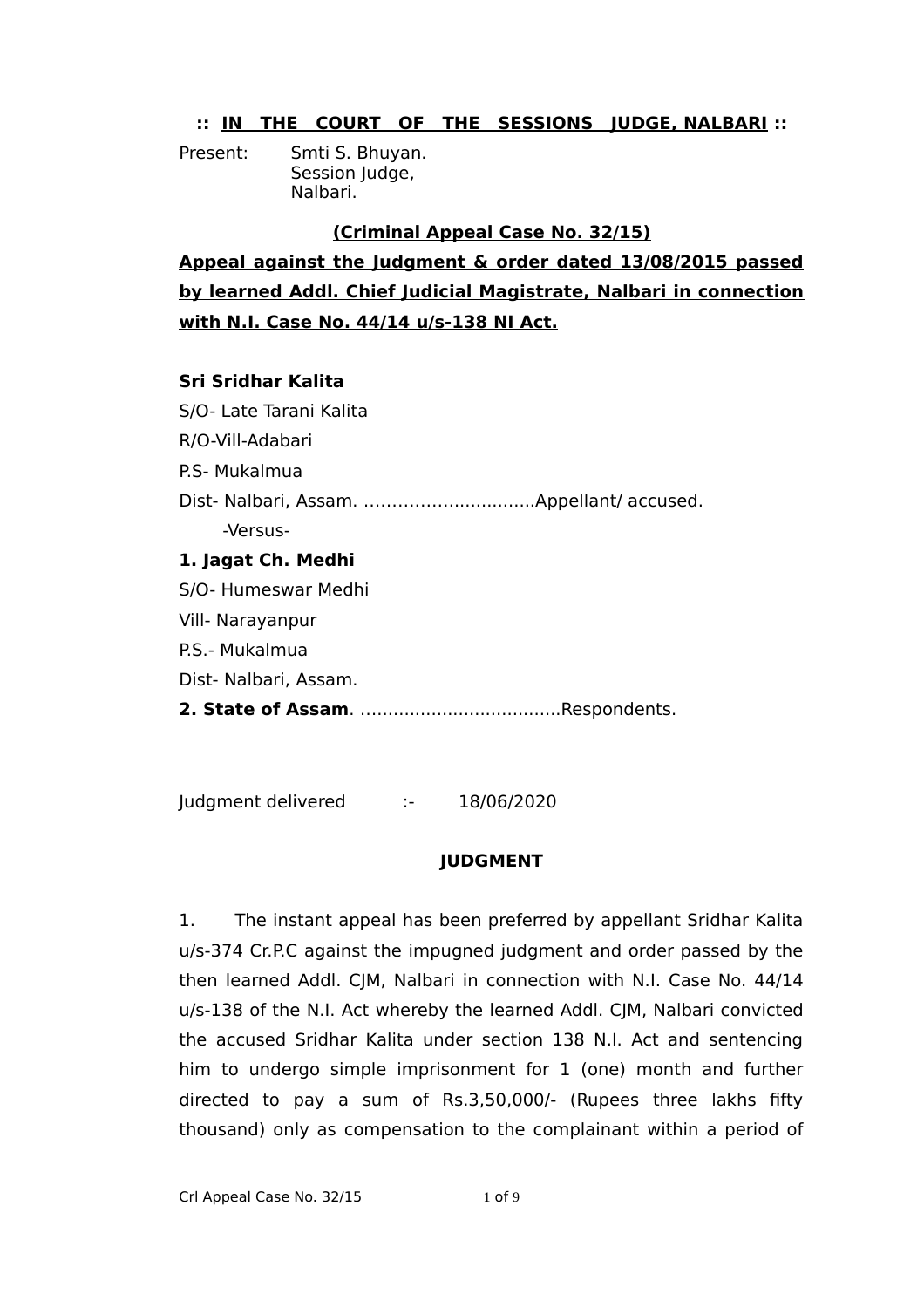six months thereof, failing which to pay interest  $\odot$  5 % per annum till realization.

2. The brief fact leading to this appeal is that the respondent Jagat Ch Medhi filed a complaint petition before the Learned CJM, Nalbari, u/s-138 of N.I. Act against the present appellant Sridhar Kalita interalia citing that complainant/ respondent is a LIC agent and have a DTP shop at Mukalmua chowk and the accused/ appellant is a retired service man and he is doing business of furniture. In the month of June 2012, accused appellant seek 3 lakhs from the complainant and complainant gave Rs.1,50,000/- to accused appellant vide cheque No. 785197 and on February, 2014 accused appellant took another amount of Rs.1,50,000/ from complainant and accused made promise to repay the whole borrowed money amounting Rs.3,00,000/- to complainant at a single time and on 29/04/2014 accused/ appellant issued a cheque vide No. 290808 amounting to Rs. 3,00,000/- in favour of the complainant and complainant deposited the cheque in the UCO Bank, Mukalmua Branch and due to insufficient fund, the cheque was not disbursed and returned to the respondent/ complainant on 10/06/14 and due to this fact complainant suffer economical and mental loss and complainant issued demand notice to the accused on 19/06/14 through his engaged advocate and again issued another on 21/07/14 and not getting any response from the accused/ appellant, complainant filed this complaint petition on 26/08/14.

3. Learned CJM took cognizance u/s 138 NI Act and transferred the case to JMFC, Nalbari for disposal and learned JMFC, Nalbari issued process against the accused Sridhar Kalita and accused on receiving the process contested the proceeding. Learned JMFC, Nalbari after furnishing the necessary copies to the accused, explained and read over substance of offence u/s-138 NI Act to the accused to which accused pleaded not guilty and claimed to be tried and finally the case is transferred to the court of Addl. CJM, Nalbari after transfer of JMFC, Nalbari.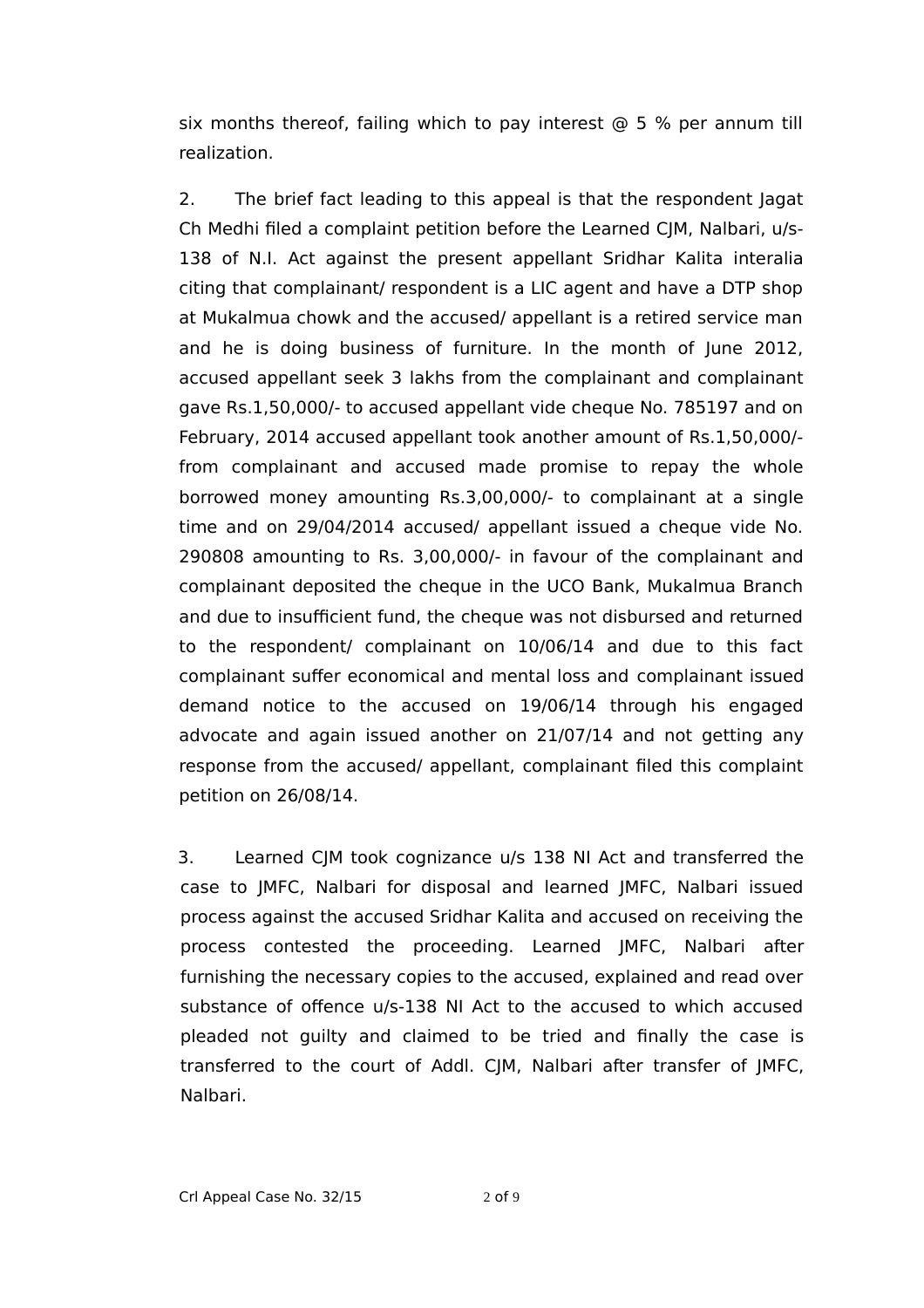4. Thereafter, complainant adduced his evidence and evidence of two other witnesses. After that learned trial court recorded statement of accused u/s 313 CrPC. Accused plea is total denial, his plea is that he borrowed Rs. 1,50,000/- from complainant and he already repaid the same to complainant and in support of his plea of denial he adduced his evidence as DW-1. Learned trial court, the then Addl CJM, Nalbari after hearing of counsel delivered the judgment convicted the accused and sentenced him to undergo simple imprisonment of one month and to pay compensation to complainant amounting to Rs. 3,50,000/- within a period of 6 (six) months failing of which interest at the rate of 5 % per annum till realisation.

5. I have scrutinized the material and evidence on record and statutory provision of law. PW-1 Jagat Ch Medhi deposed that on 11/06/12, he gave Rs.1,50,000/- to accused/ appellant and accused was in trouble due to furniture house and with the money of the complainant, accused completed the order of furniture and on 12/03/14, accused again took money of Rs. 1,50,000/- from the complainant. He denied the defence suggestion that he only paid Rs.1,50,000/- to accused by cheque.

6. PW-2 Uday Goswami deposed he came to court as per the direction of branch manager of the UCO Bank, Mukalmua after receiving summons from the court. He deposed the cheque vide Ext-1 which was dishonoured by the bank was deposited at their branch by complainant and cheque was issued by Sridhar Kalita in favour of complainant on 29/04/14 amounting to Rs. 3,00,000/- vide cheque No. 290808, drawn on SBI Mukalmua Branch, Account Numder of Sridhar Kalita was 10958281986. PW-2 further deposed that Ext-1(1) is the signature of Sridhar Kalita and Ext-3 was the cheque return memo issued by their branch and the cheque was returned with reason "insufficient fund". In cross by defence he stated that the signature of the accused and the other things which were written on the body of the cheque were written by same person and the signature of the accused has been verified by the bank authority of SBI.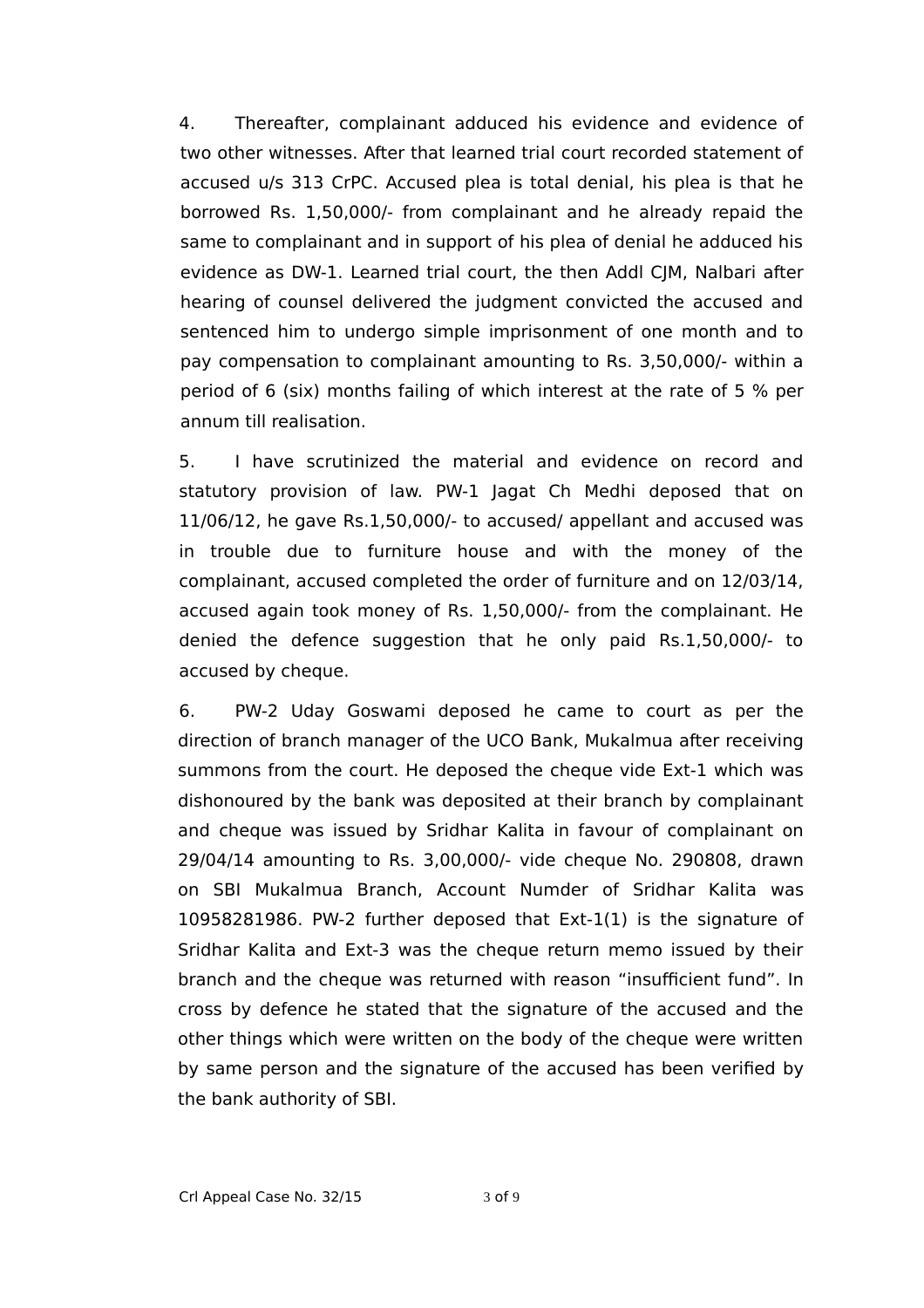7. PW-3 stated at the time giving cheque by respondent/ complainant to accused/ appellant he was present and complainant taken Rs.30,000/- from him and given to the accused. He further deposed in Ext-1 there was slight difference in the signature of accused and handwriting in the amount column. He also stated that he did not know if accused had returned the borrowed money to complainant.

8. The plea of the accused in his 313 CrPC statement is that he borrowed Rs. 1,50,000/- from complainant and he already repaid the same to complainant. Accused while adducing his evidence as DW-1 deposed that he asks for some money from complainant and complainant ask for blank cheque in lieu of lending money. He further deposed that he repaid the borrowed money to complainant and asked the complainant to return the cheque which he denied and later complainant by filling up the cheque lodged the false case. In cross stated on 11/06/12, complainant gave him money amounting Rs. 1,50,000/- by cheque. He denied that he again took money amounting Rs.1,50,000/-. DW-1 admitted that he gave the Ext-1 cheque to complainant on 29/04/14 and Ext-1(1) is his signature. He further denied that he had filled up the amount of cheque in the cheque leaf. He deposed that he gave the cheque for Rs.1,50,000/- and he repaid the borrowed money on 14/06/13. t he did not inform bank about giving of blank cheque to complainant and to take necessary action. He denied that he borrowed Rs.3,00,000/- from complainant and in return gave Ext-1 cheque for payment.

9. Section 138 Negotiable Instruments Act, 1881 says: "138 Dishonour of cheque for insufficiency, etc., of funds in the account. Where any cheque drawn by a person on an account maintained by him with a banker for payment of any amount of money to another person from out of that account for the discharge, in whole or in part, of any debt or other liability, is returned by the bank unpaid, either because of the amount of money standing to the credit of that account is insufficient to honour the cheque or that it exceeds the amount arranged to be paid from that account by an agreement made with that bank, such person shall be deemed to have committed an offence and shall, without prejudice to any other provisions of this Act, be punished with imprisonment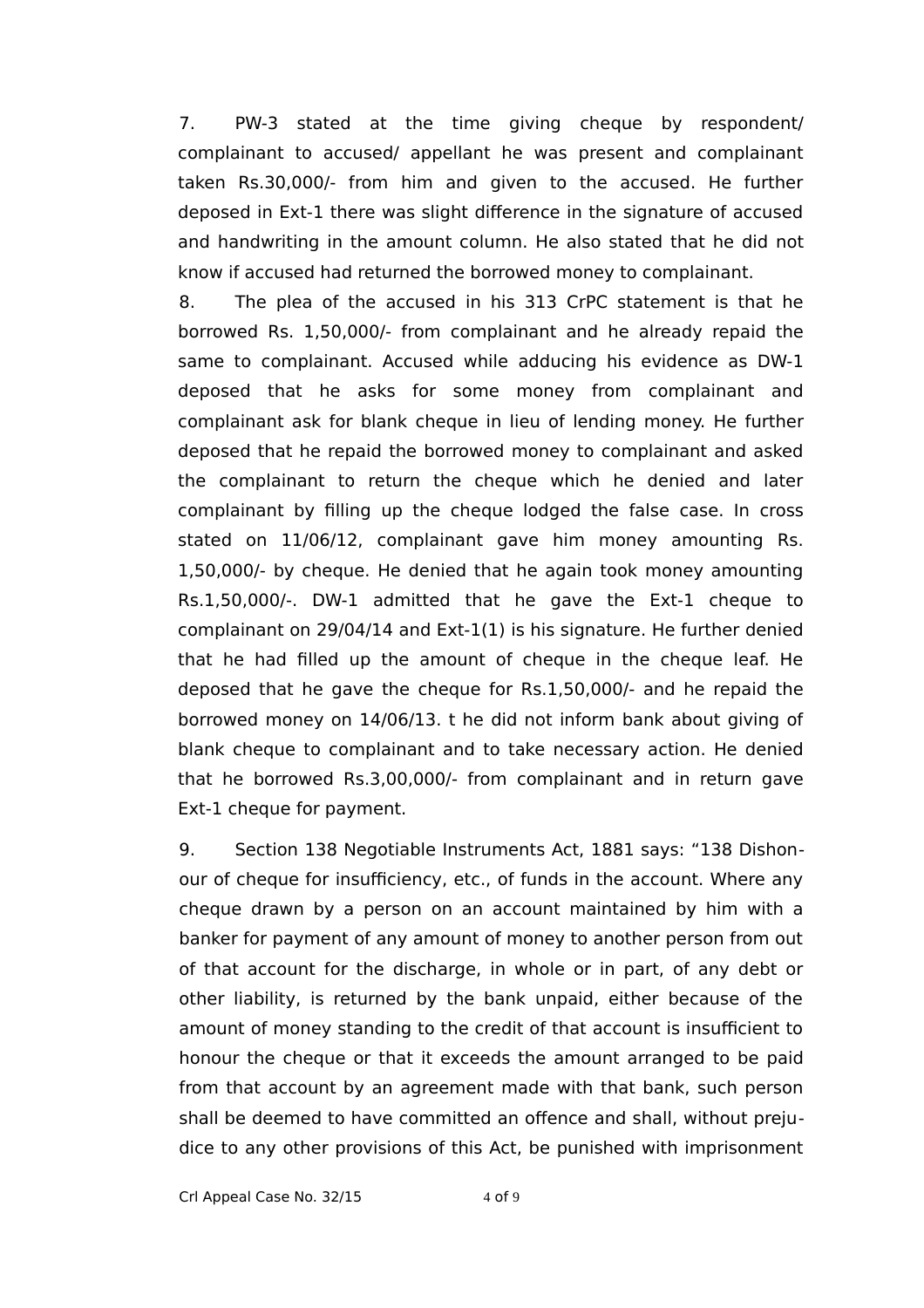for  $19$  [a term which may be extended to two years], or with fine which may extend to twice the amount of the cheque, or with both: Provided that nothing contained in this section shall apply unless—

(a) the cheque has been presented to the bank within a period of six months from the date on which it is drawn or within the period of its validity, whichever is earlier;

(b) the payee or the holder in due course of the cheque, as the case may be, makes a demand for the payment of the said amount of money by giving a notice in writing, to the drawer of the cheque,  $20$  [within thirty days] of the receipt of information by him from the bank regarding the return of the cheque as unpaid; and

(c) the drawer of such cheque fails to make the payment of the said amount of money to the payee or, as the case may be, to the holder in due course of the cheque, within fifteen days of the receipt of the said notice."

10. Section 142 of the NI Act says: Cognizance of offences. —Notwithstanding anything contained in the Code of Criminal Procedure, 1973 (2 of 1974)—

[\(a\)](https://indiankanoon.org/doc/1779303/) no court shall take cognizance of any offence punishable under section 138 except upon a complaint, in writing, made by the payee or, as the case may be, the holder in due course of the cheque;

[\(b\)](https://indiankanoon.org/doc/1755922/) such complaint is made within one month of the date on which the cause of action arises under clause (c) of the proviso to section 138: 24 Provided that the cognizance of a complaint may be taken by the Court after the prescribed period, if the complainant satisfies the Court that he had sufficient cause for not making a complaint within such period.

11. The plain reading of the statutory provision of law u/s-138 and 142 of the N.I. Act says when legally enforceable debt of the holder of cheque is not cleared due to insufficient fund, the account holder deemed to be committed an offence.

Section 142 N.I.Act prescribed the limitation period when complainant u/s-138 of N.I. Act. It says when cheque is not cleared due to insufficient fund the holder of the cheque must serve on notice to the drawer of the cheque within fifteen days from the date of return of the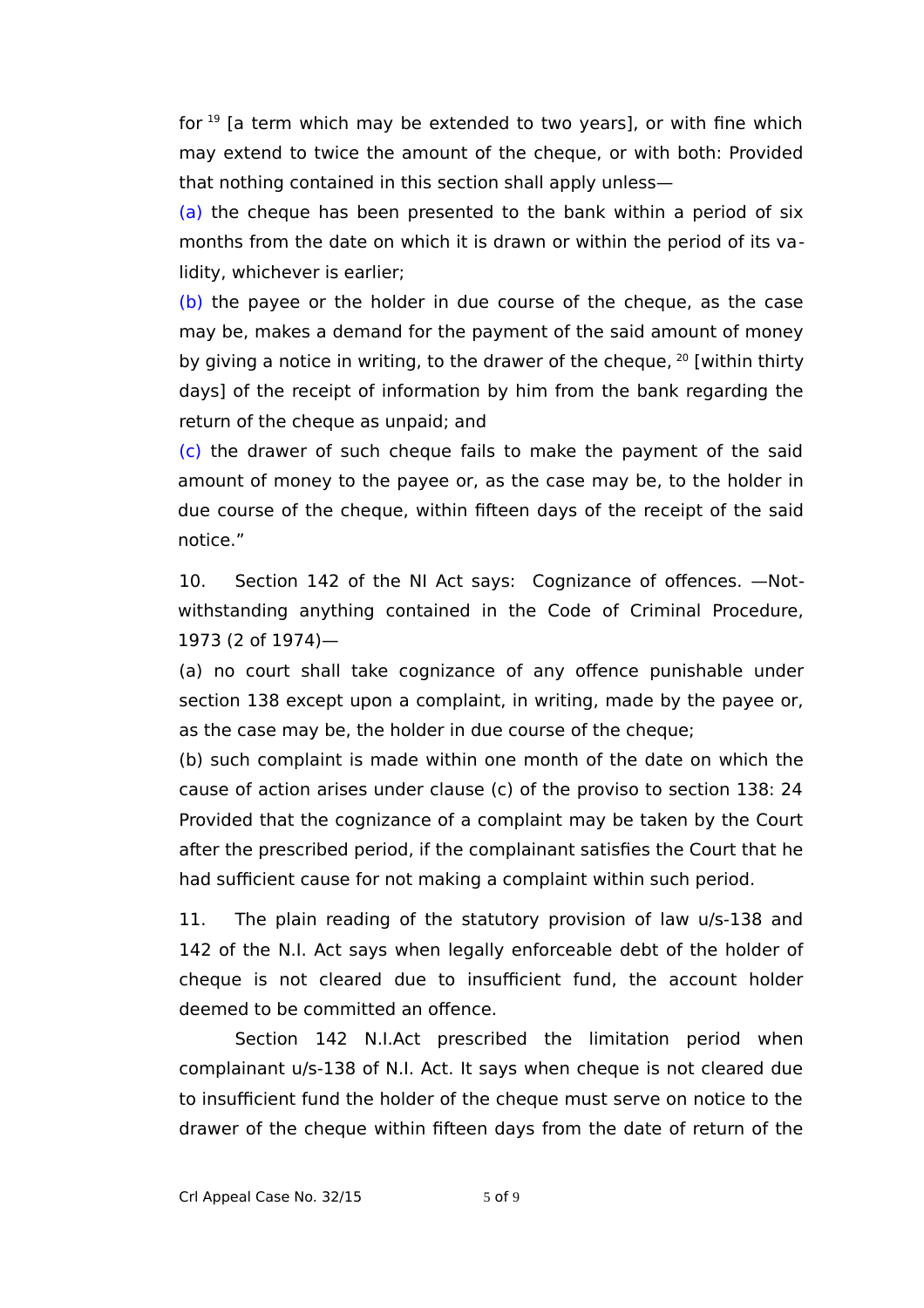cheuqe if drawer of the cheque failed to repay the cheque amount and cpmplaint u/s-138 N.I. Act has to be presented within 30 days from the date of receipt of the notice and section 118 of the N.I. Act draws presumption that if cheuqe is issued by the accused, it is presumed that cheque has been issued for legally enforceable debt.

12. On scrutiny of the entire evidence on record of the trial court the statement of the accused recorded u/s 313 CrPC, it is revealed that there was a transaction of money in between accused and complainant. The statement of accused made in his 313 CrPC and his evidence and from the statement of PWs it is evident that accused gave Ext-1 cheque to complainant. Accused took plea that he borrowed Rs. 1,50,000/- when made his defence and at the time of recording his statement u/s-313 CrPC. Accused admitted that the signature present on the Ext-1 cheque to be his signature and he again admitted that name of complainant is also written by him. Here, issuance of cheque, signature on the cheque are admitted fact. Only fact disputed is amount written on the cheque and accused paid the borrowed money. Complainant took plea that he issued  $1^{st}$  demand notice and acknowledgement due of  $1^{st}$  demand notice was not returned to him, so thus he issued 2<sup>nd</sup> demand notice on 21/07/14 which was received by accused on 25/07/14. Now point to be find out whether complaint filed by the respondent u/s-138 N.I.Act covered and satisfy the provision of section 142 of the N.I.Act.

13. With regard to issue of notice evidence of complainant and material on record revealed complainant issued demand notice on 19/06/14 which according to cross of PW-1 received by accused but complainant avoid disclosing the said date. He again stated he issued 2<sup>nd</sup> demand notice on 21/07/14 and same was received by accused on 25/07/14 and case has been filed by him on 26/08/14.

14. The complainant in para 15 of the in chief mentioned he issued demand notice on 19/06/14 and 01/07/14 but in para 18 of his petition date of cause of action is mentioned as 29/04/14 i.e. date of issue of cheque;  $10/06/14$  i.e. date of return memo;  $19/06/14$  i.e. date of  $1<sup>st</sup>$ demand notice;  $21/07/14$  i.e. date of  $2^{nd}$  demand notice and  $25/07/14$  as date of receiving of  $2^{nd}$  demand notice. Ext-1 is the cheque dated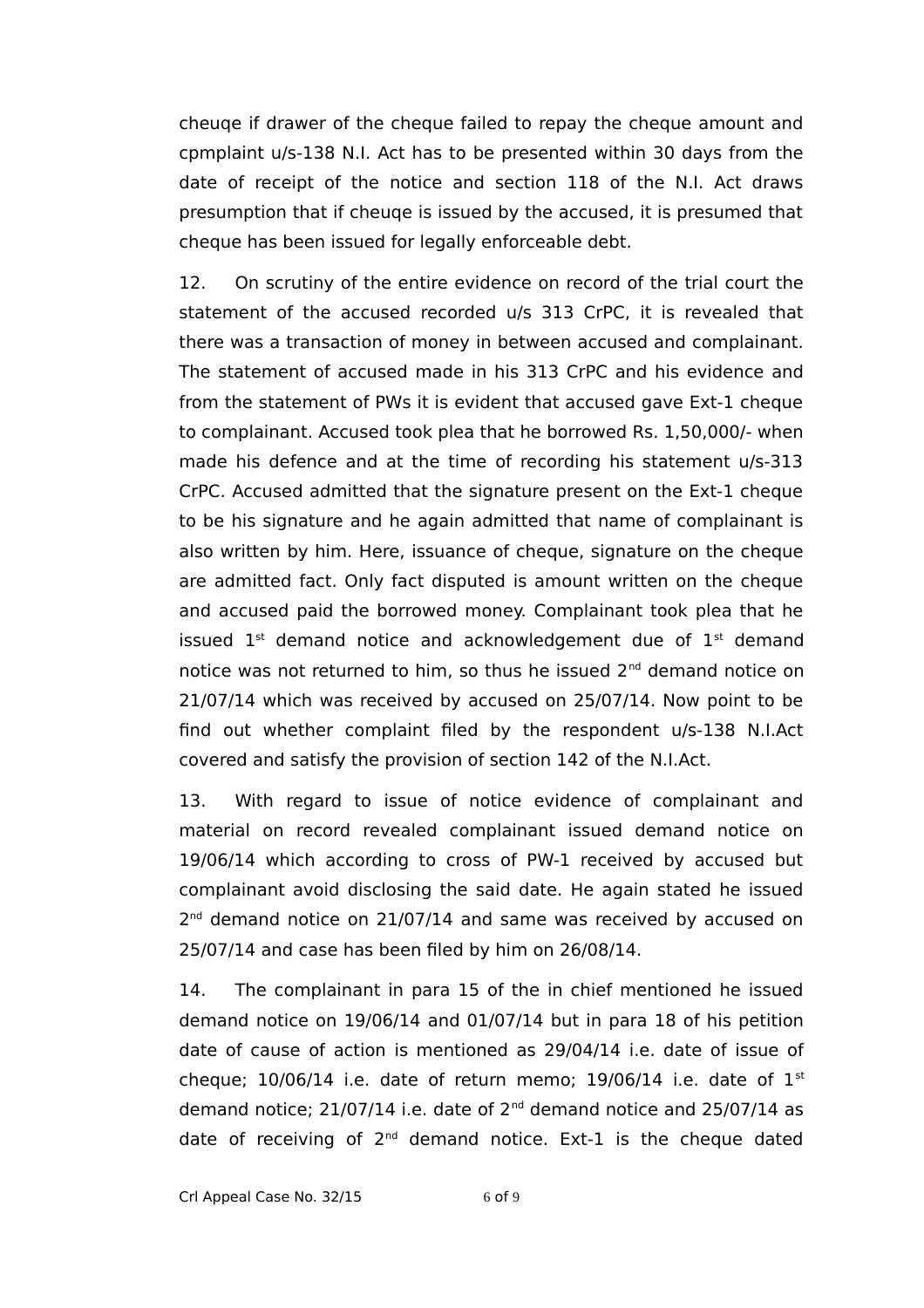29/04/14; Ext-2 is the deposit slip by which Ext-1 cheque was deposited; Ext-3 return memo; Ext-5 postal receipt of demand notice; Ext-7 postal receipt dated 21/07/14; Ext-8 acknowledgement of demand notice dated 21/07/14; Ext-4 demand notice dated 19/06/14; Ext-6 demand notice dated 21/07/14. Respondent/ complainant filed the complaint on 26/08/14.

15. On scrutiny of the Ext-3 return memo, Ext-4  $1<sup>st</sup>$  demand notice pointed that  $1<sup>st</sup>$  demand notice was made within statutory time of 15 days. Cross examination of PW-1 revealed that accused received  $1<sup>st</sup>$ demand notice dated 19/06/14. In cross PW-1 admitted the fact of receiving  $1<sup>st</sup>$  demand notice dated 19/06/14 by the accused. In his preliminary statement u/s-200 CrPC and in his in chief in affidavit in para 15 he made statement that he issued  $2^{nd}$  demand notice on 01/07/14 whereas he made statement in his petition that he issued  $2<sup>nd</sup>$  notice on  $21/07/14$  and Ext-6 clearly pointed issuance of  $2^{nd}$  demand notice was on 21/07/14. There is nothing to show that complainant again deposited the cheque for clearance after issue of  $1<sup>st</sup>$  demand notice that was received by the accused or accused took time for payment.

16. Section 138 of the NI Act does not prohibit holder of cheque nor confined or fix any time or number of times to deposit the cheque for clearance. Only condition is made to deposit the cheque within the lifetime of the cheque (Earlier 6 months, now 3 months) and case of the complainant is not that he has deposited the cheque again. Complainant specifically stated he issued  $1<sup>st</sup>$  demand notice on 19/06/14 ad in cross admitted accused received  $1<sup>st</sup>$  demand notice. So his reason of issuance of  $2^{nd}$  demand notice on  $21/07/14$  is negated by his own admission in his cross.  $2^{Nd}$  demand notice was issued after more than 15 days from the date of return of cheuqe by bank and from the date of issue of the  $1<sup>st</sup>$ demand notice.

17. He took plea as acknowledgement was not returned to him, he issued  $2<sup>nd</sup>$  demand notice but in his cross he admitted that accused received the  $2<sup>nd</sup>$  demand notice that draws presumption against him that he has received the acknowledgement of  $1<sup>st</sup>$  demand notice and  $2<sup>nd</sup>$ demand notice was issued on 21/07/14 which was received by accused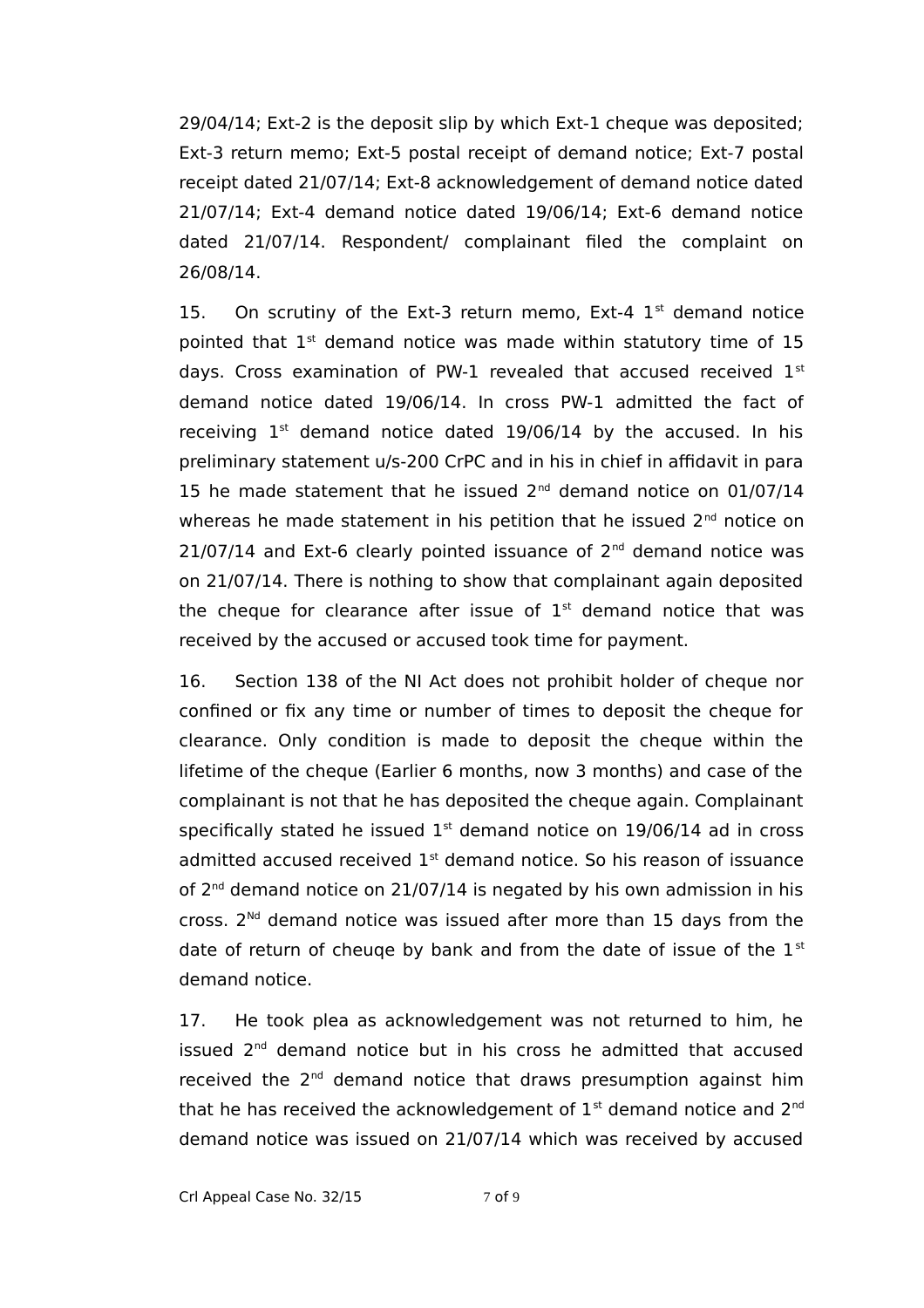on 25/07/14 vide Ext-8. Complainant filed the case on 26/08/14 that is on 32<sup>nd</sup> day from the date of receipt of notice. There is no reason or ground shown by him for the delay u/s-142 of the N.I. Act.

18. The Hon'ble Supreme Court in the decision reported in (1999) 3 SCC 1 Saketh India Ltd. v. India Securities Ltd held that "8. Hence, there is no reason for not adopting the rule enunciated in the aforesaid case which is consistently followed and which is adopted in the General Clauses Act and the Limitation Act. Ordinarily in computing the time, the rule observed is to exclude the first day and to include the last. Applying the said rule, the period of one month for filing the complaint will be reckoned from the day immediately following the day on which the period of 15 days from the date of the receipt of the notice by the drawer expires. The period of 15 days in the present case expired on 14- 10-1995. So cause of action for filing complaint would arise from 15-10- 1995. That day (15th October) is to be excluded for counting the period of one month. Complaint is filed on 15-11-1995. The result would be that the complaint filed on 15<sup>th</sup> November is within time."

19. The Hon'ble Delhi High Court in Rajender vs Yogender Tyagi decided on 26<sup>th</sup> September, 2018 held that: "10. In the present case, the notice was served upon the respondent on  $11<sup>th</sup>$  March, 2011 and the complaint was filed on 26<sup>th</sup> March, 2011. In view of the pronouncements of the Supreme Court, the date of service is to be excluded from reckoning the fifteen days' period within which the accused is required to make the payment. Thus, the cause of action to file the complaint under Section 138 of NI Act, in the instant case, accrued only on  $27<sup>th</sup>$ March, 2011. Therefore, the present complaint was premature."

20. As per section 138 and 142 of the NI Act, demand notice has to be issued within 15 days from the date of return of cheque and application u/s-138 N.I. Act has to be presented before the court within 30 days from the date of receipt of demand notice, i.e. total 45 days. The complainant issued  $1<sup>st</sup>$  demand notice on 19/06/14 and  $2<sup>nd</sup>$  demand notice on 21/07/14 which exceeds the 15 days limit and filed the complaint on  $32<sup>nd</sup>$  days from  $25/07/14$  i.e. on  $26/08/14$  after receipt of  $2^{nd}$  demand notice by accused on 25/07/14 and from the  $1^{st}$  demand